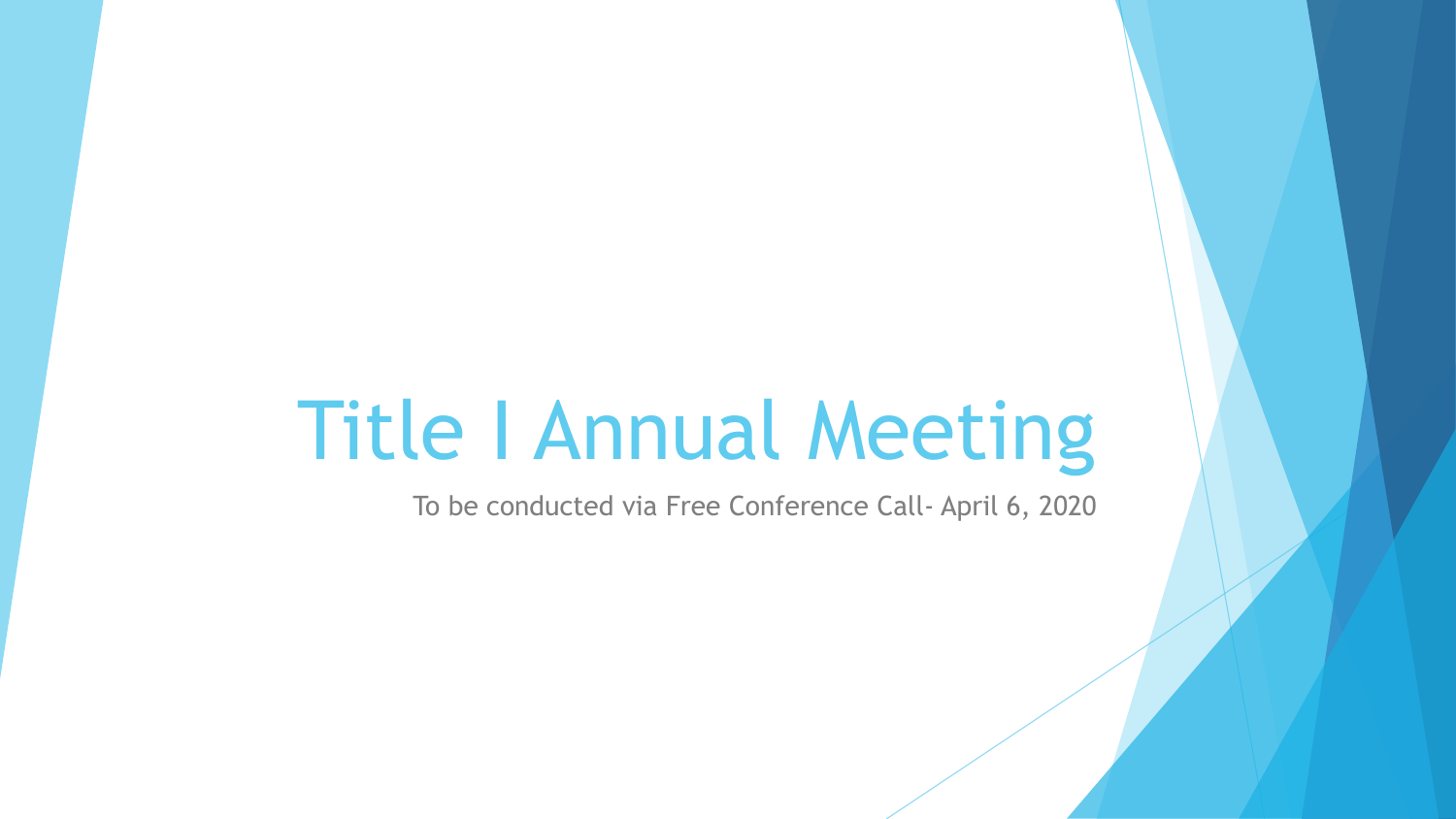## Purpose of Title I

To ensure that all children have a fair, equal, and significant opportunity to obtain a high-quality education and reach, at a minimum, proficiency on challenging State academic achievement standards and state academic assessments. This purpose can be accomplished by:

- 1. High quality assessments
- 2. Serving low-achieving high-risk students
- 3. Closing the achievement gap
- 4. Accountability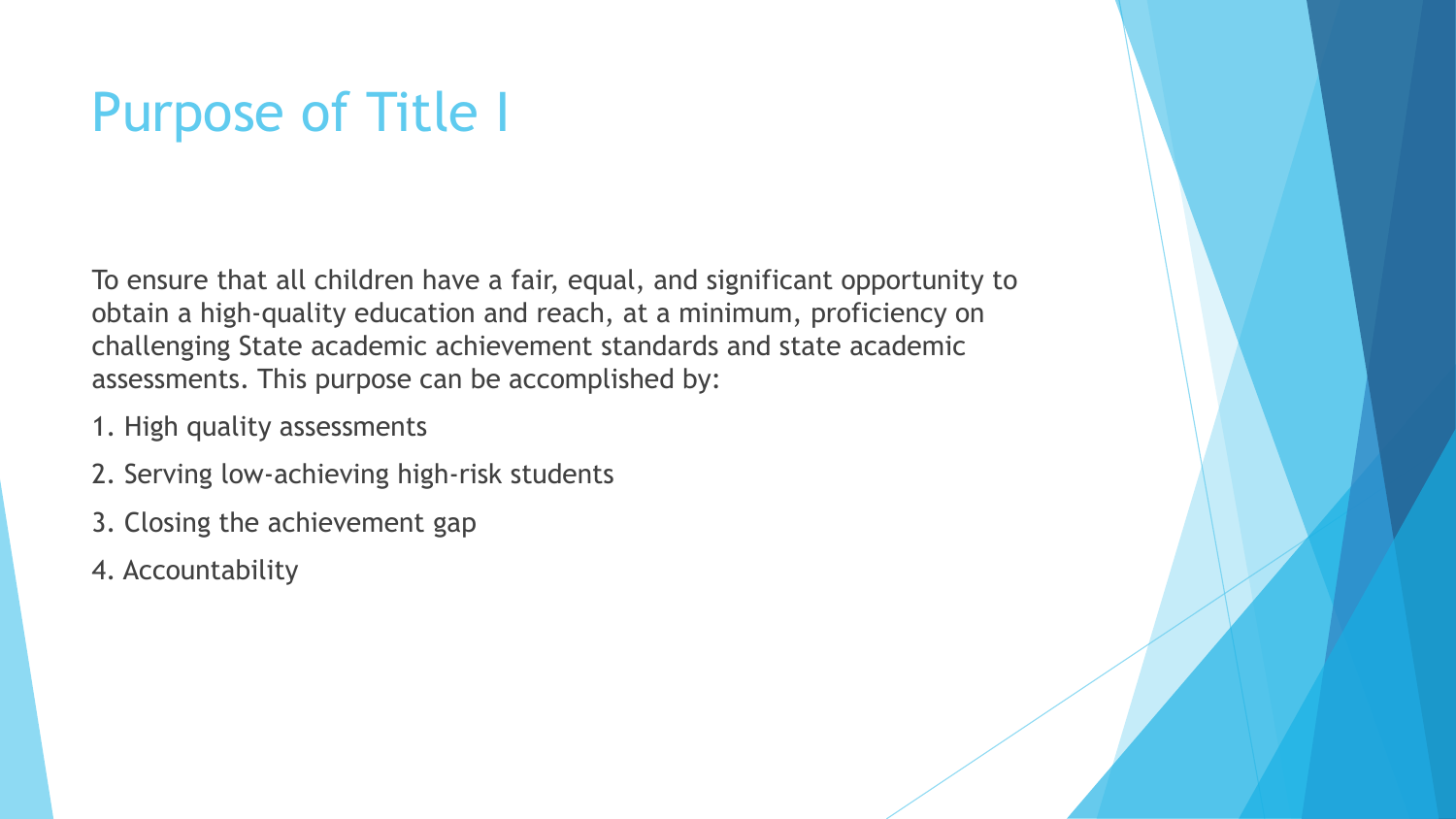## Purpose of Title I continued

- 5. Distributing resources effectively
- 6. Improving instructional programs, especially for disadvantaged students
- 7. Placing decision-making with schools, teachers, and parents
- 8. Offering enriched and accelerated programs
- 9. Promoting reform
- 10. Continuous evaluation and professional development
- 11. Coordination with other federal programs
- 12. Parent engagement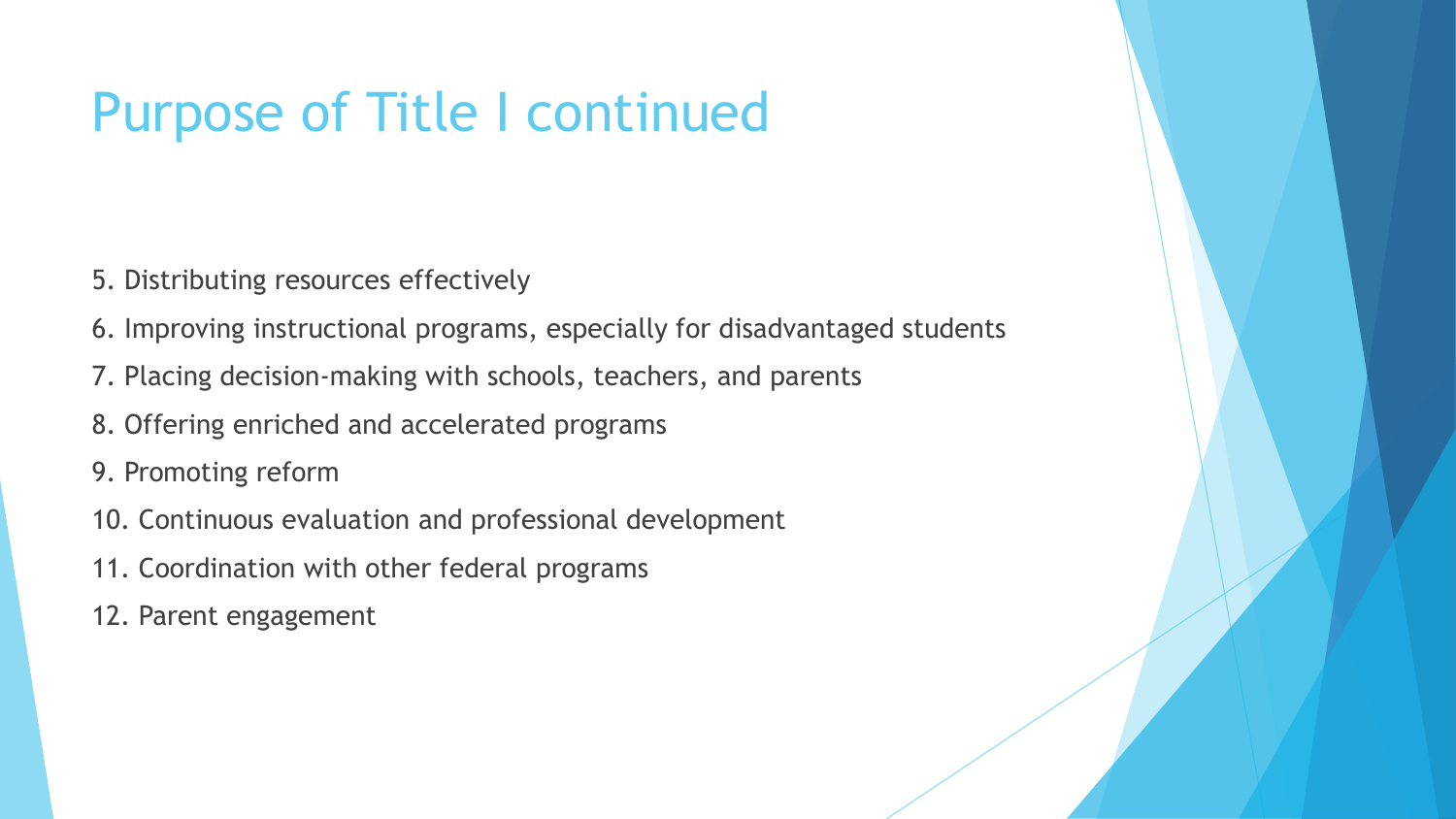Target Assistance Model

**Title** I, Part A funds are used to provide services to eligible students identified as having the greatest need for special **assistance**. This is done through a comprehensive needs assessment.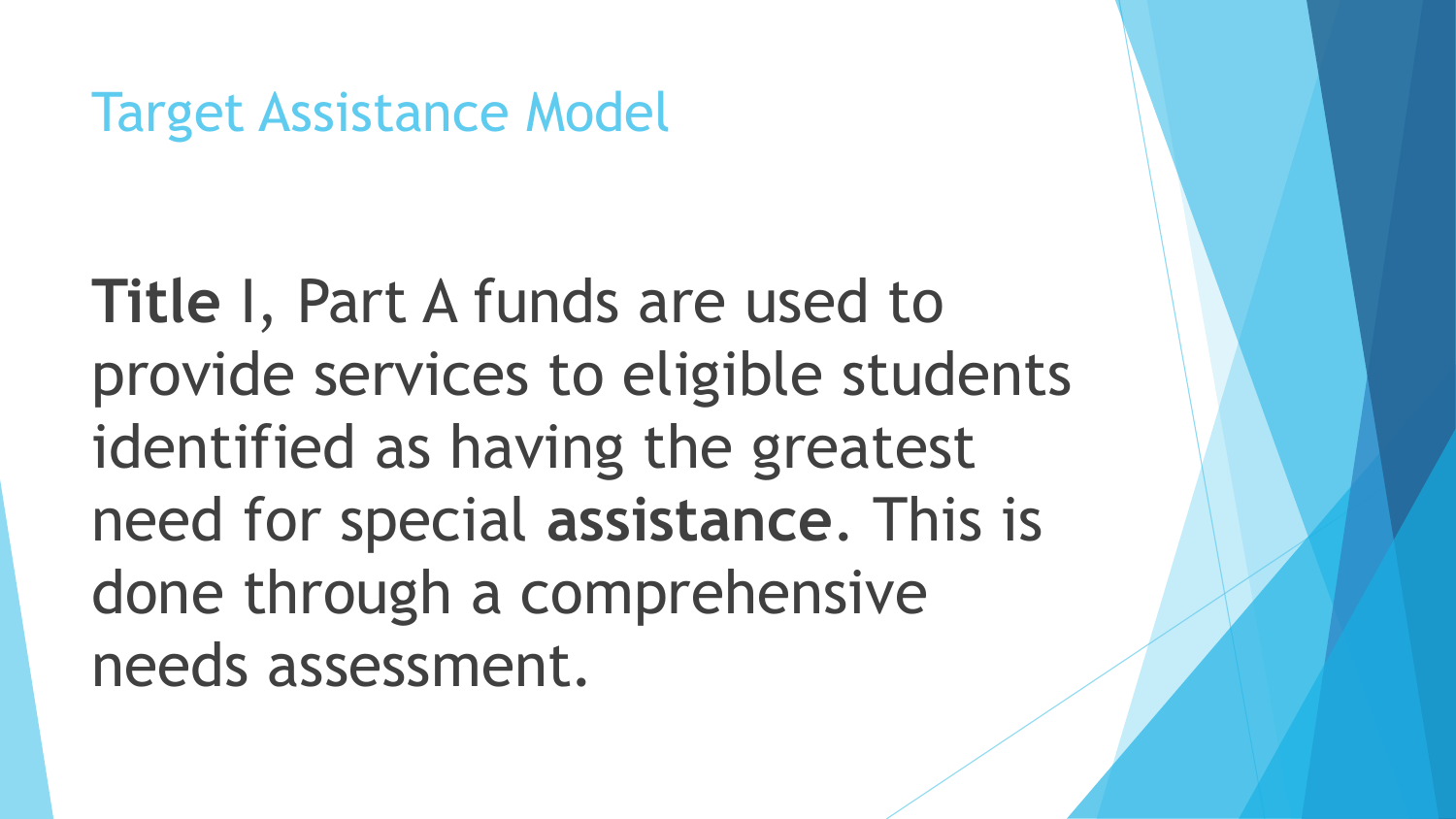### Parents' Right to be Involved in Their Child's Education

Title I encourages parent participation! This can be done through:

- **Literacy Events**
- Title I Council Meeting
	- **Nolunteering**
	- Email-phone call
- **Conferences-meetings**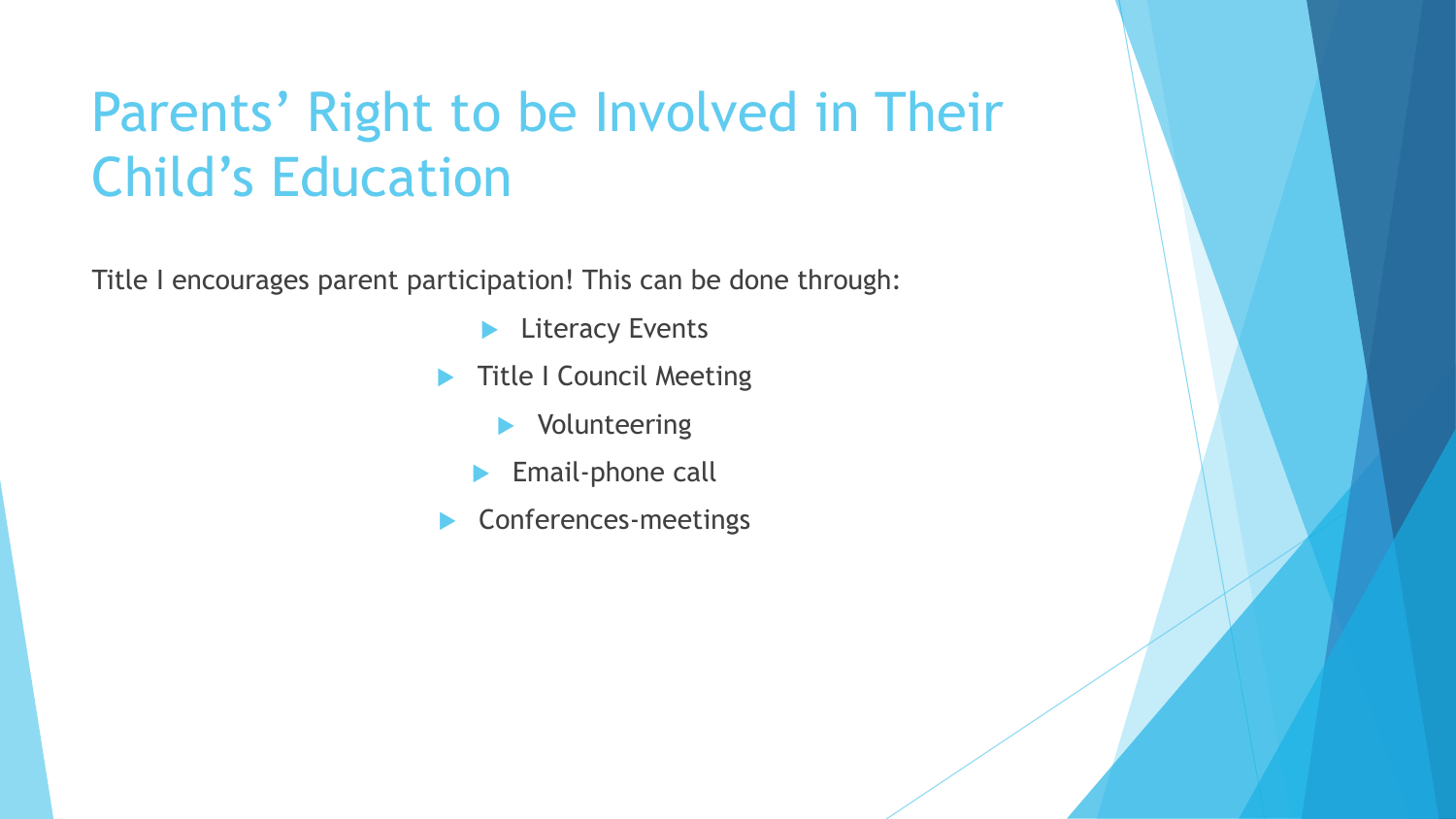#### Data: Used to Inform Instruction

- Grades
- $\blacktriangleright$  Benchmarks
- Standards of Learning Assessment
	- **Progress Monitoring** 
		- **PALS Assessments**
		- **Diamented Programs**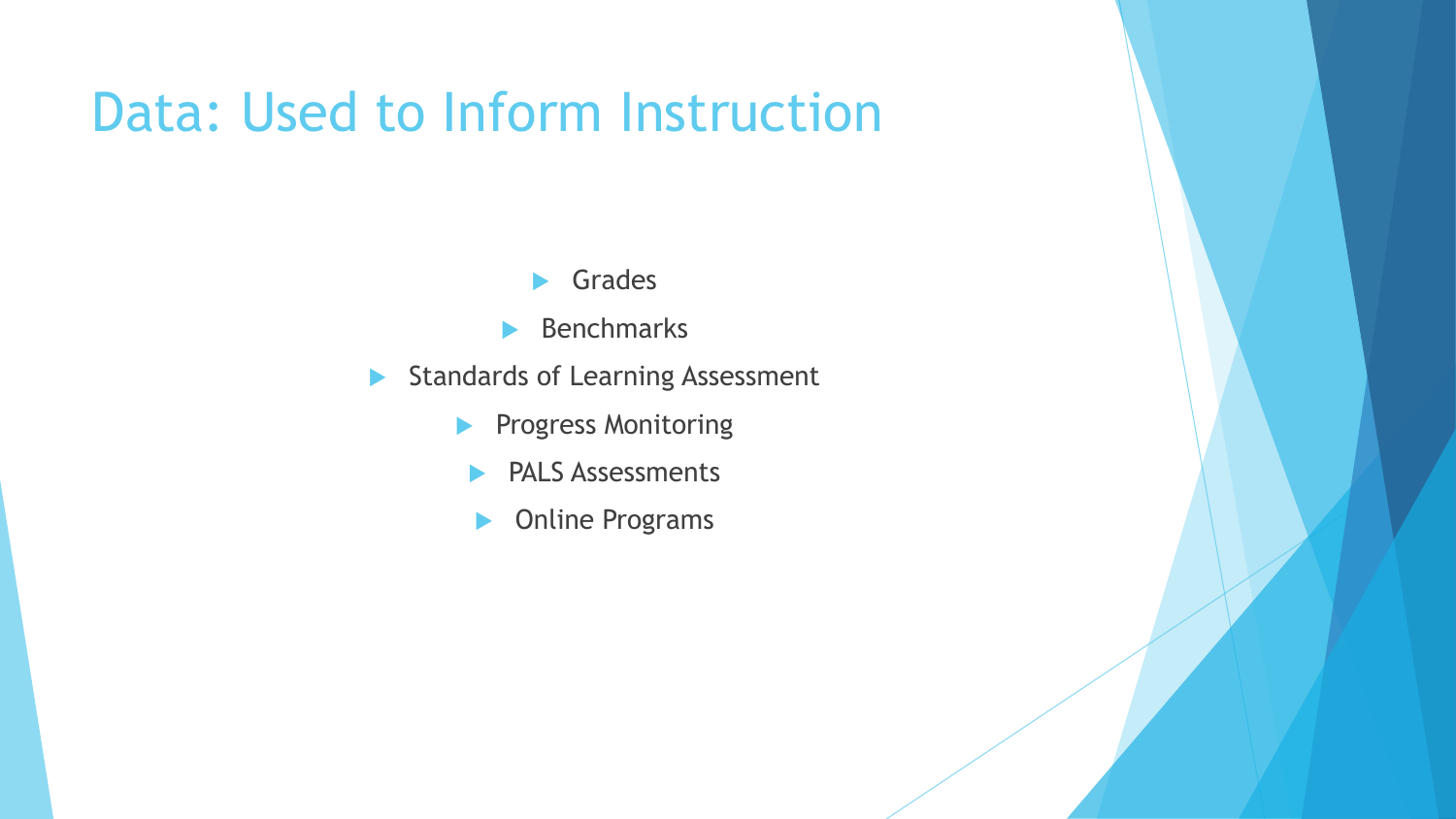#### How Title I Funds Are Used

- Salaries for Title I staff
	- Student Resources
	- **Diamensis Programs**
	- **Literacy Events**
- **Professional Development** 
	- ▶ Other?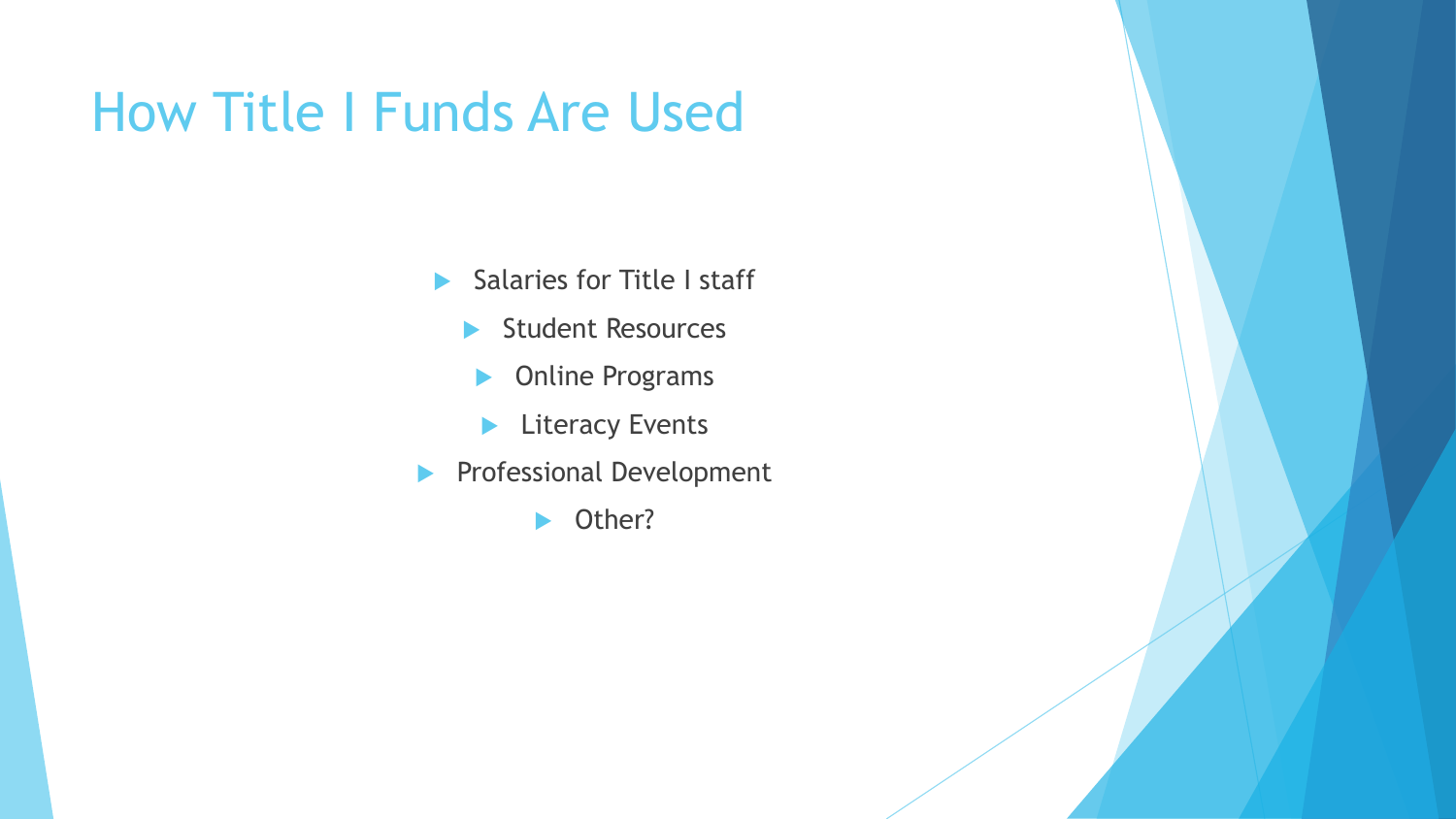## How Can Title I Support Your Child During COVID-19 School Closure

- Free Conference Call to Reading/Math Interventionist by appointment
- Access to online resources
- Books
- **Workbooks**
- Learning packets

\*Contact your child's principal for access to these resources/support

or Title I Coordinator- Carol Johnson- 540-227-0259, cjohnson@rappahannockschools.us